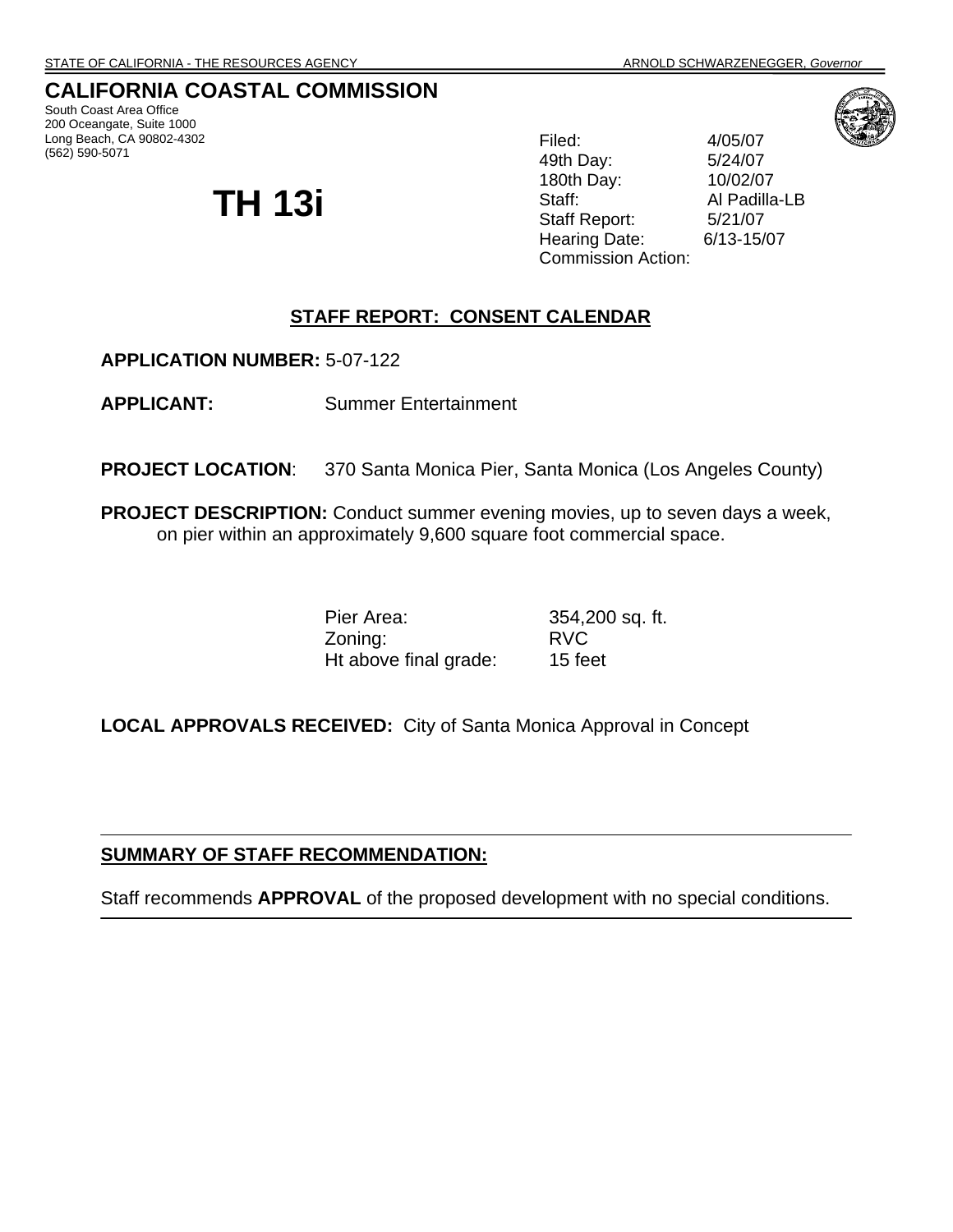#### **I. STAFF RECOMMENDATION:**

Staff recommends that the Commission adopt the following resolution to **APPROVE** the coastal development permit application:

*MOTION: I move that the Commission approve coastal development permit applications included on the consent calendar in accordance with the staff recommendations.* 

Staff recommends a **YES** vote. Passage of this motion will result in approval of all permits included on the consent calendar. An affirmative vote of a majority of the Commissioners present is needed to pass the motion.

## **RESOLUTION TO APPROVE THE PERMIT:**

The Commission hereby approves a permit, subject to the conditions below, for the proposed development and adopts the findings set forth below on grounds that the development as conditioned will be in conformity with the provisions of Chapter 3 of the California Coastal Act and will not prejudice the ability of the local government having jurisdiction over the area to prepare a local coastal program conforming to the provisions of Chapter 3. Approval of the permit complies with the California Environmental Quality Act because either 1) feasible mitigation measures and/ or alternatives have been incorporated to substantially lessen any significant adverse effects of the development on the environment, or 2) there are no further feasible mitigation measures or alternative that would substantially lessen any significant adverse impacts of the development on the environment.

## **II. STANDARD CONDITIONS:**

- 1. Notice of Receipt and Acknowledgment. The permit is not valid and development shall not commence until a copy of the permit, signed by the permittee or authorized agent, acknowledging receipt of the permit and acceptance of the terms and conditions, is returned to the Commission office.
- 2. Expiration. If development has not commenced, the permit will expire two years from the date this permit is reported to the Commission. Development shall be pursued in a diligent manner and completed in a reasonable period of time. Application for extension of the permit must be made prior to the expiration date.
- 3. Interpretation. Any questions of intent or interpretation of any term or condition will be resolved by the Executive Director or the Commission.
- 4. Assignment. The permit may be assigned to any qualified person, provided assignee files with the Commission an affidavit accepting all terms and conditions of the permit.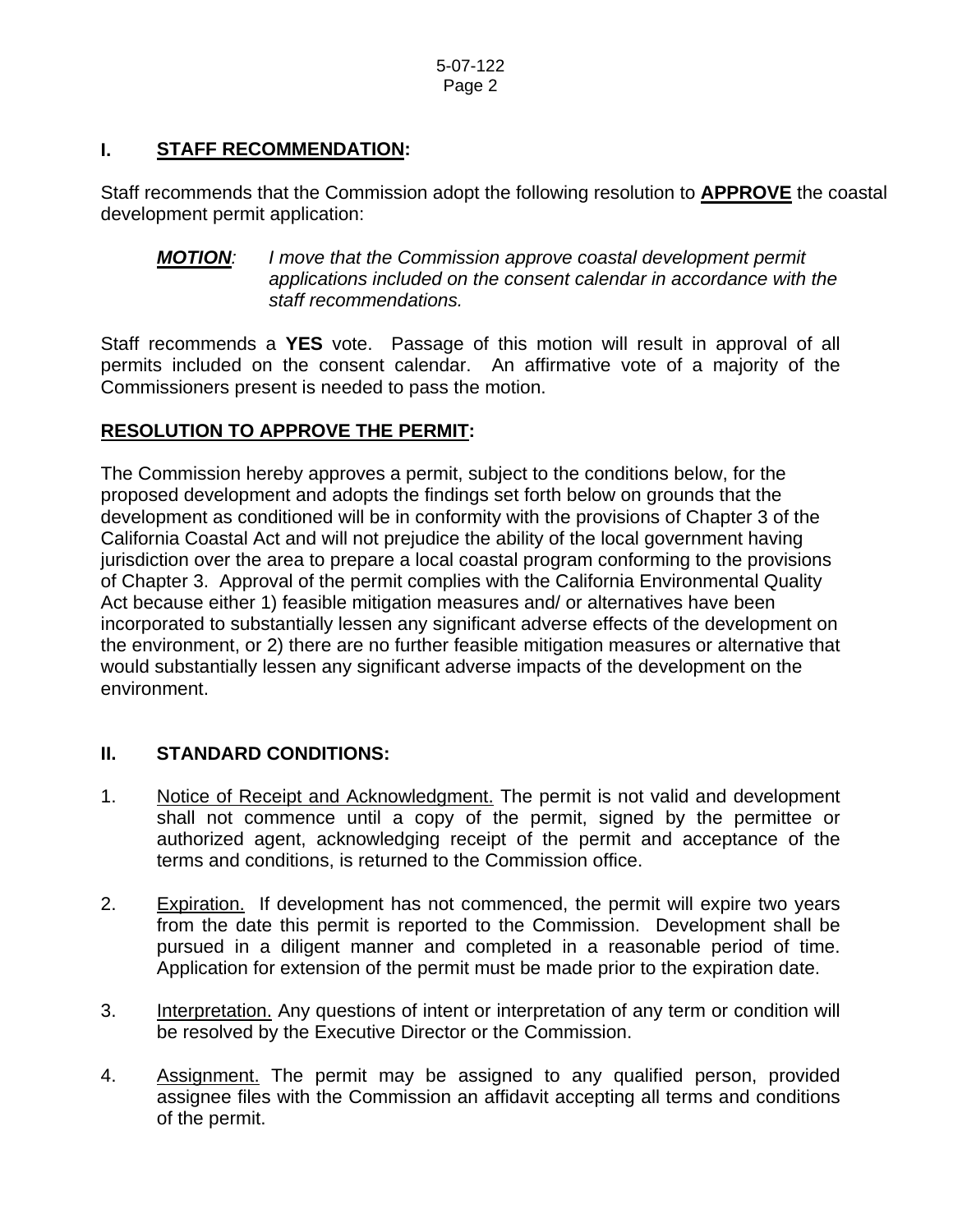#### 5-07-122 Page 3

5. Terms and Conditions Run with the Land. These terms and conditions shall be perpetual, and it is the intention of the Commission and the permittee to bind all future owners and possessors of the subject property to the terms and conditions.

## **III. SPECIAL CONDITIONS: None**

#### **IV. FINDINGS AND DECLARATIONS:**

The Commission hereby finds and declares:

#### **A. Project Description and Location**

The proposed project involves the operation of a temporary outdoor movie theater for the summer evening period, between July and September on the pier deck. The theater will be located within an approximately 9,600 square foot commercial space that was previously used for two restaurant/nightclubs, totaling approximately 15,000 square feet. The restaurant /nightclub structures were demolished approximately ten years ago; however, the site is bounded on three sides by adjacent buildings which will serve to enclose the open air theater. The applicant will use the vacant open space to show one movie per night, six to seven days a week. A temporary ticket booth, concession stand, office, storage area, and projection booth will be added to the space. There will be a capacity of approximately 300 persons.

The subject site is located on the Santa Monica Pier deck, in the City of Santa Monica. The pier provides commercial and retail uses, including amusement rides, fishing areas and parking (471 spaces). The proposed project is located within an existing approximately 9,600 square foot commercial space, situated between Pacific Park amusement area and the Carousel Building, in an area that is developed with commercial/retail buildings. The commercial project replaces uses that had similar capacity and parking demands and is located in an area designated for visitor-serving commercial and retail uses. Furthermore, since the open air theater will require evening hours to show the movies, beach and recreational use during this time would be significantly lower than the peak beach use period, which generally occurs between 2-3 p.m., therefore, there will be adequate public parking within the pier and nearby beach parking lots.

## **B. Access**

The proposed development will not affect the public's ability to gain access to, and/or to make use of, the coast and nearby recreational facilities. Therefore, as proposed the development conforms with Sections 30210 through 30214, Sections 30220 through 30224, and 30252 of the Coastal Act.

#### **C. Development**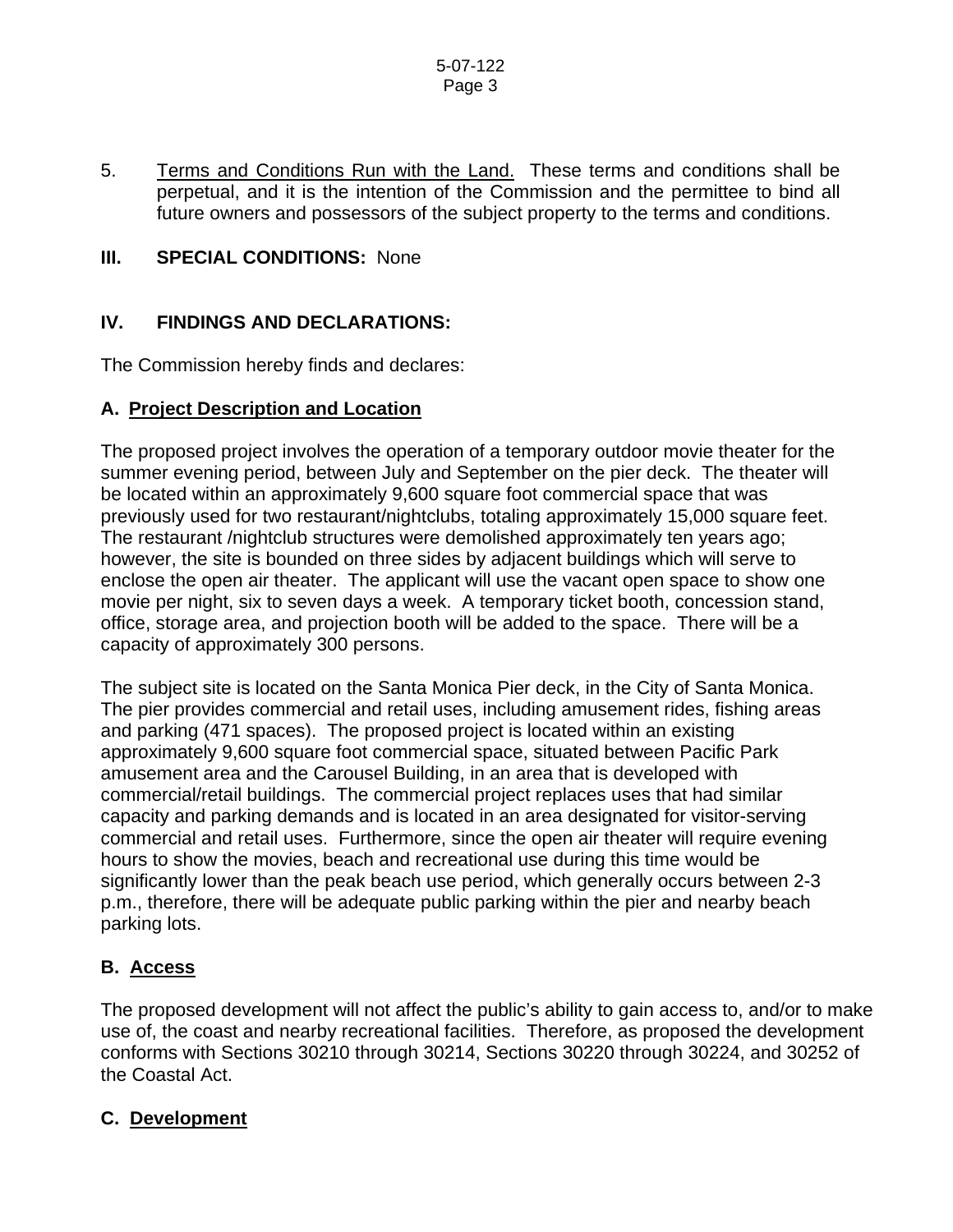As proposed, the development is located within an existing developed area and is compatible with the character and scale of the surrounding area. The pier provides adequate parking based on the Commission's typically applied standards. Therefore, the Commission finds that the development conforms with Sections 30250, 30251, and 30252 of the Coastal Act.

# **D. Local Coastal Program**

Coastal Act section 30604(a) states that, prior to certification of a local coastal program ("LCP"), a coastal development permit can only be issued upon a finding that the proposed development is in conformity with Chapter 3 of the Act and that the permitted development will not prejudice the ability of the local government to prepare an LCP that is in conformity with Chapter 3. The City of Santa Monica has neither a certified LCP nor a certified Land Use Plan for the pier area. The proposed development is consistent with Chapter 3 of the Coastal Act. Approval of the project will not prejudice the ability of the local government to prepare a Local Coastal Program that is in conformity with the provisions of Chapter 3 of the Coastal Act.

## **E. California Environmental Quality Act.**

There are no feasible alternatives or feasible mitigation measures available which would substantially lessen any significant adverse effect which the activity may have on the environment. Therefore, the Commission finds that the proposed project is the least environmentally damaging feasible alternative and can be found consistent with the requirements of the Coastal Act to conform to CEQA.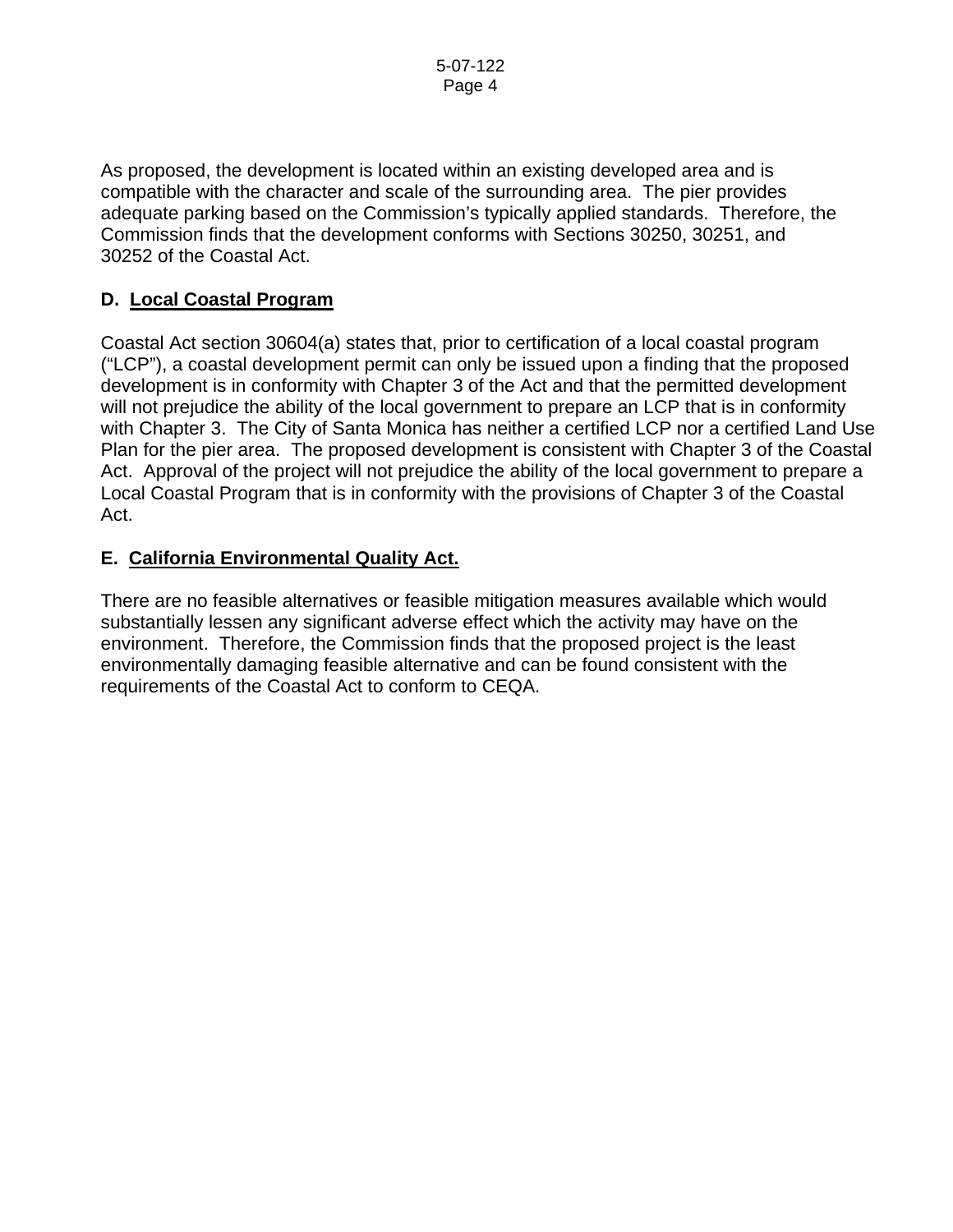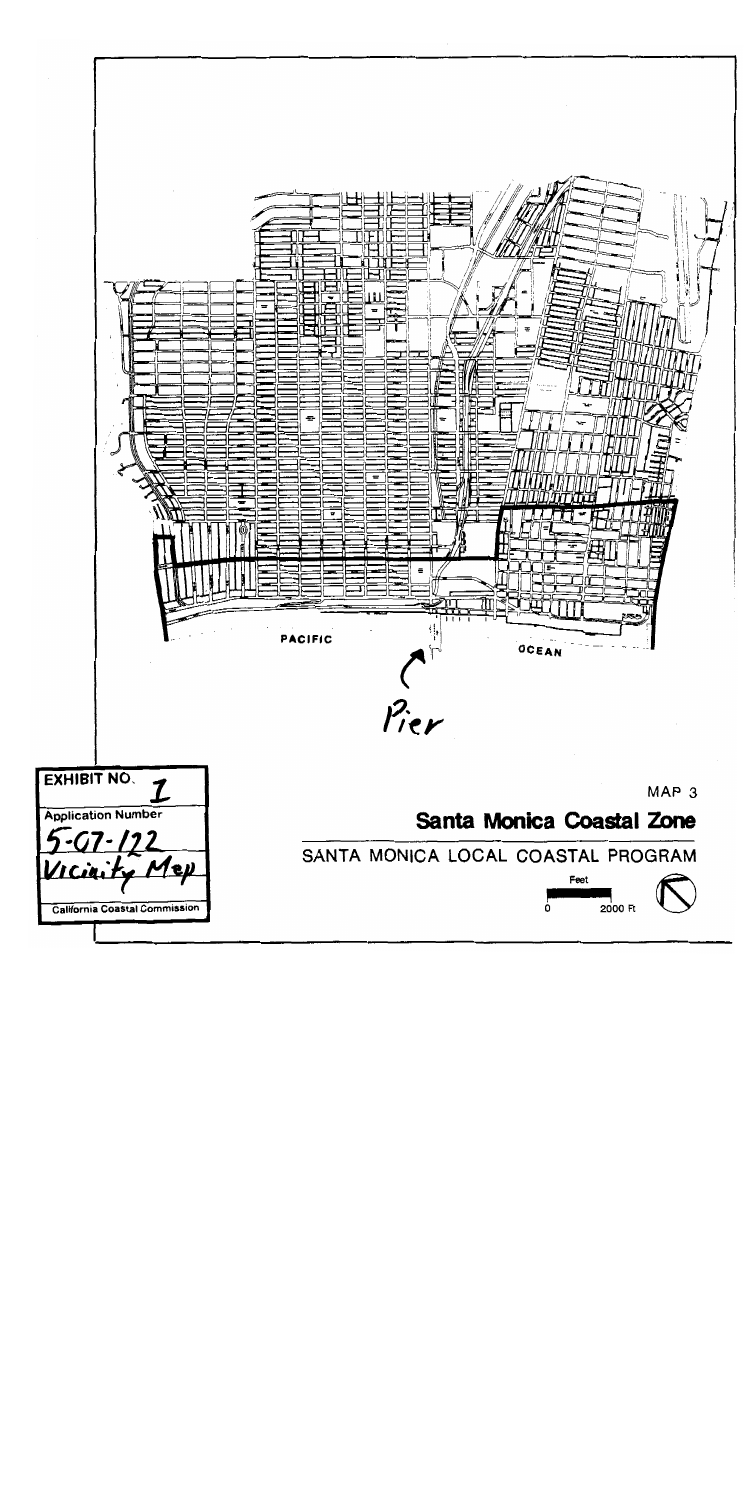

EXHIBIT NO. 2 PELICATION NO. <u>elocatin</u>